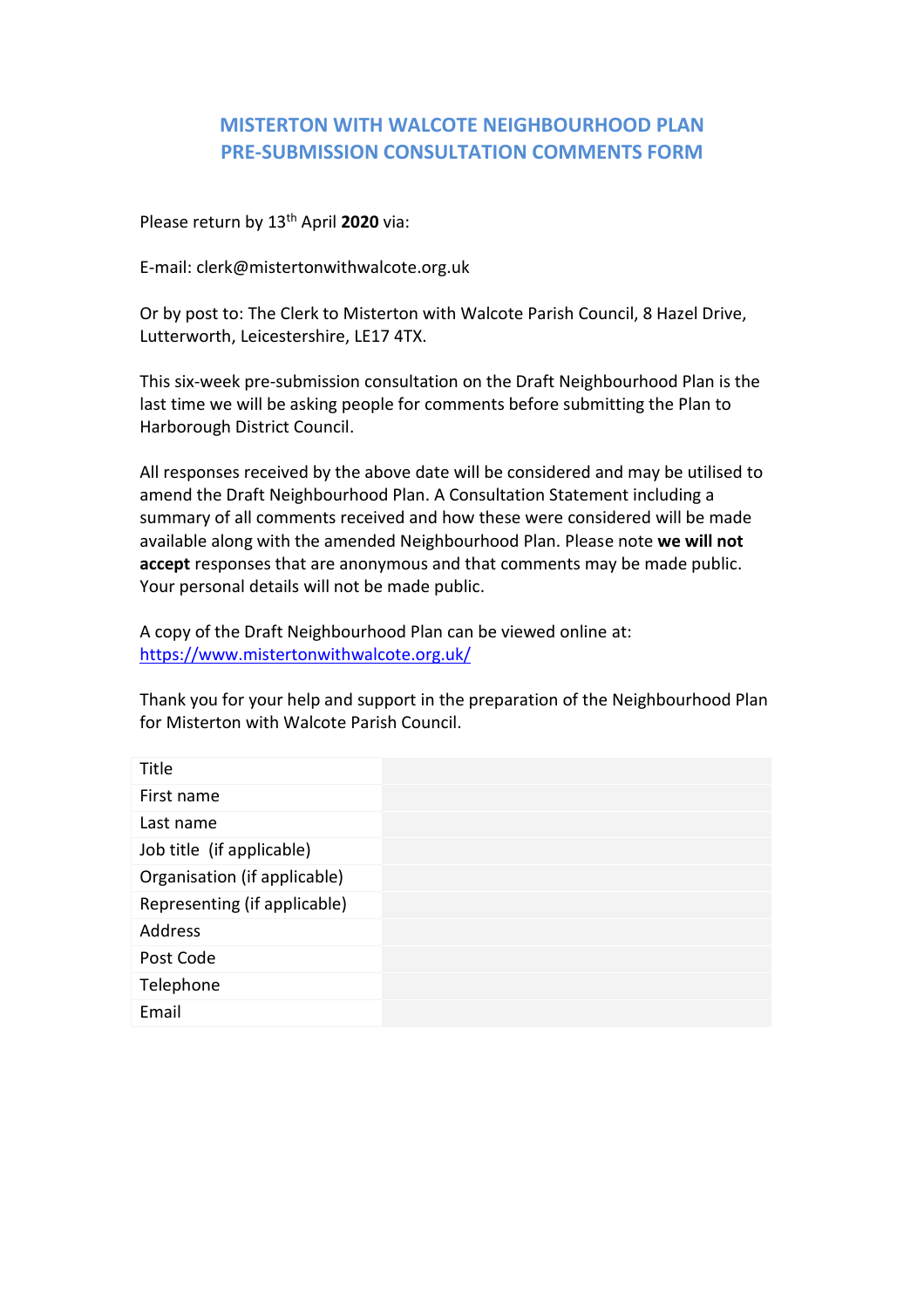## SECTION 2: Representation

Where possible, please indicate to which part of the draft Neighbourhood Development Plan each comment relates.

Please provide your COMMENTS below and use an extra sheet if necessary.

| Paragraph number &<br>Page number in Plan:                | Your comments:                                     |          |
|-----------------------------------------------------------|----------------------------------------------------|----------|
|                                                           |                                                    |          |
| Policy Reference Number:                                  | We would welcome your comments on the<br>policies: |          |
|                                                           |                                                    |          |
| General comments about the plan:                          |                                                    |          |
|                                                           |                                                    |          |
| Date:                                                     |                                                    |          |
| If you would like to be kept updated on progress with the |                                                    | Yes / No |